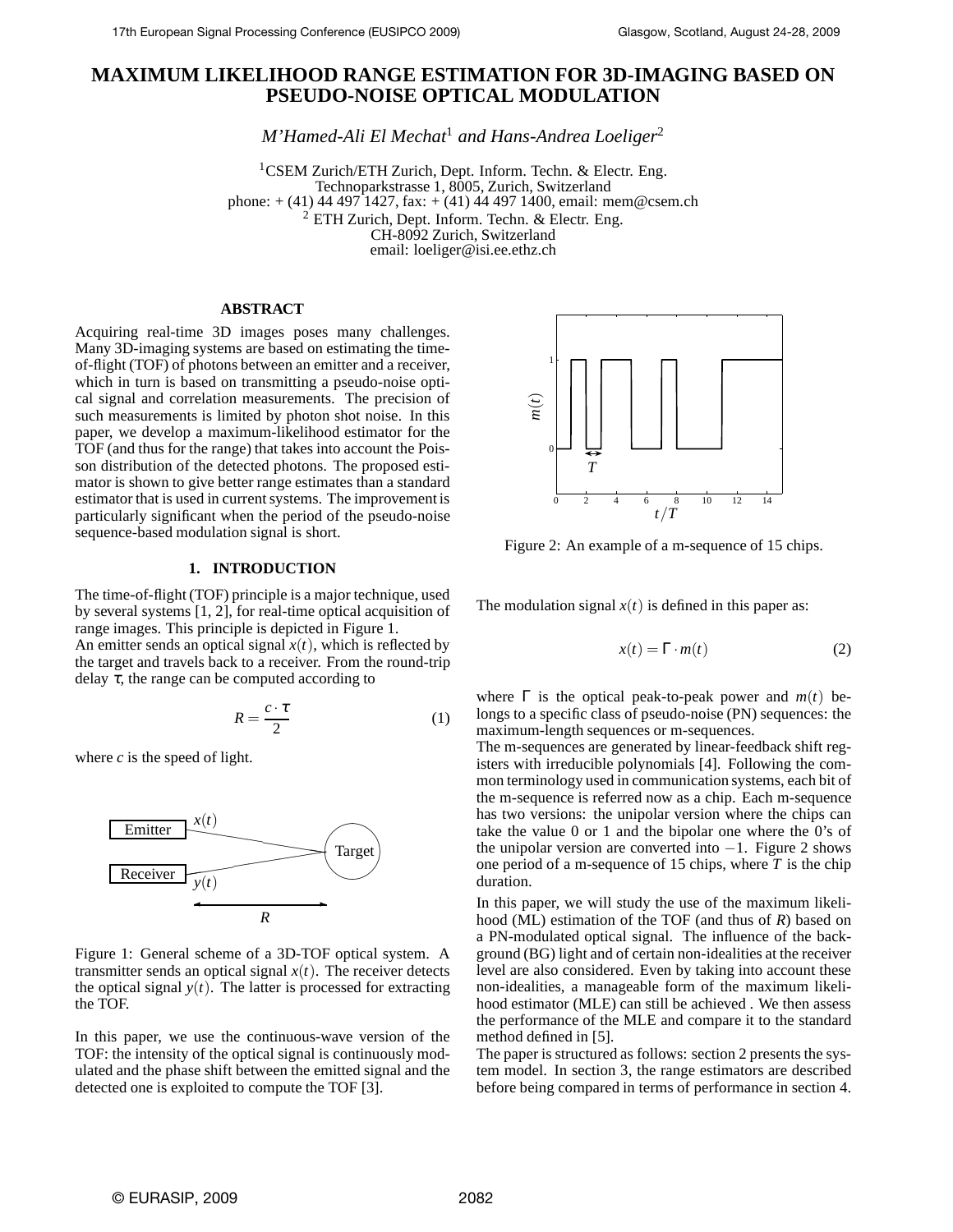

Figure 3: In-pixel demodulation process of the detected optical signal. The pixel output  $C_a$  results from the difference between the two integrators outputs.

## **2. SYSTEM MODEL**

This section describes the system model specifications.

#### **2.1 Ideal receiver**

For an ideal system, the received signal can be expressed as:

$$
y(t) \triangleq \alpha \cdot x(t - \tau) = \alpha \cdot \Gamma \cdot m(t - \tau)
$$
 (3)

where  $\alpha$  is the attenuation factor due to the free-space loss effect [6].

This optical signal can be seen as a stream of photons. By assuming an efficient optoelectronic light source [7], the photon detection can be modeled as a collection of independent events. The counting process of these photons follows a Poisson distribution [8].

A certain amount of electrons are generated then by the photoelectric receiver. The number of these photo-electrons also follows a Poisson distribution. This effect is known as shot noise, which is the ultimate physical limitation of optical systems [1, 8].

We define *K* as the random variable that represents the number of generated photo-electrons during the integration time *T*int. The probability distribution of *K* follows a Poisson law:

$$
P(K = k|T_{\text{int}}) = \frac{e^{-\mu_K} \cdot (\mu_K)^k}{k!} \quad (k \in \mathbb{N})
$$

where  $\mu_K$  is the expected value of *K* for an integration time of *T*int.

In this paper, we use the SwissRanger<sup>TM</sup> (SR) camera as a 3D-TOF system [9]. The camera emits the light in the nearinfrared range. When the light travels back to the camera, it is demodulated through an array of pixels. Figure 3 depicts the in-pixel demodulation process [5].

The received optical signal  $y(t)$  is converted into an electron current according to the pixel optical responsivity  $\mathcal{R}$  [8]. The division by the elementary charge value *e* gives us the corresponding number of generated photo-electrons. The latter are accumulated on one of two integrator nodes determined by a switch, which is controlled by the reference signal  $s_{ref}(t - a)$ . The variable *a* represents a specific time-shift. The reference signal is the bipolar version of  $m(t)$ . When its value is 1 (resp −1), the electrons flow to the integrator Int 1 (resp. Int 2).

By accumulating the charges during  $T_{int}$  seconds, the integrator nodes act as electrons counters. Due to the shot noise effect, the integrator outputs, referred hereafter as charge packets, are Poisson distributed:

$$
Y_{s,a} \sim \text{Poisson}(\mu_{s,a})
$$
  

$$
Y_{\bar{s},a} \sim \text{Poisson}(\mu_{\bar{s},a})
$$

where  $\mu_{s,a}$  and  $\mu_{\bar{s},a}$  correspond to the mean values. If we set *T*int to one period of the m-sequences, the mean values can be expressed as [5]:

$$
\mu_{s,a} \triangleq E[Y_{s,a}] = E\left[\frac{\mathcal{R}}{e} \cdot \int\limits_{0}^{T_{int}} y(t) \cdot \frac{(1+s_{\text{ref}}(t-a))}{2} dt\right]
$$

$$
= \begin{cases} \mathcal{E}_{x} \left(2 - \frac{|a-\tau|}{T}\right) & \text{if } |a-\tau| \leq T \\ \mathcal{E}_{x} & \text{otherwise} \end{cases} (4)
$$

and

$$
\mu_{\bar{s},a} \triangleq E[Y_{\bar{s},a}] = E\left[\frac{\mathcal{R}}{e} \cdot \int\limits_{0}^{T_{int}} y(t) \cdot \frac{(1 - s_{\text{ref}}(t - a))}{2} dt\right]
$$

$$
= \begin{cases} \mathcal{E}_x \cdot \frac{|a - \tau|}{T} & \text{if } |a - \tau| \le T \\ \mathcal{E}_x & \text{otherwise} \end{cases}
$$
(5)

where  $\mathcal{E}_x$  is defined as the mean power generated by the signal component:

$$
\mathcal{E}_x \triangleq E\left[\frac{\mathcal{R}}{2e} \int\limits_{0}^{T_{\rm int}} y(t) dt\right] = E\left[\frac{\mathcal{R}}{2e} \int\limits_{0}^{T_{\rm int}} \alpha \cdot x(t-\tau) dt\right]
$$

Usually, several periods of the optical signal are integrated in order to increase the signal-to-noise ratio [8].

The difference between the charge packets,  $Y_{s,a}$  and  $Y_{\bar{s},a}$ , gives us the pixel output  $C_a$ . The latter is also a random variable with the following mean value:

$$
\mu_a \triangleq E[C_a] = \mu_{s,a} - \mu_{\bar{s},a}
$$
  
= 
$$
E\left[\frac{\mathcal{R}}{e} \cdot \int_0^{T_{\text{int}}} y(t) \cdot s_{\text{ref}}(t-a) dt\right]
$$
 (6)

$$
= \begin{cases} 2\mathscr{E}_x\left(1 - \frac{|a - \tau|}{T}\right) & \text{if } |a - \tau| \leq T \\ 0 & \text{otherwise} \end{cases} (7)
$$

For an ideal system, only the shot noise determines the performance limitations. In practice, additional non-idealities also have an impact on the performance.

#### **2.2 Non-idealities**

Two non-idealities are discussed in this section: the BG light and the demodulation contrast.

#### *2.2.1 Background light*

In some cases, additional light sources are emitting in the vicinity of the camera. They produce an extra amount of optical power received by the camera. If we denote this additional optical power by  $\Gamma_{BG}$ , equation (3) becomes:

$$
y(t) = \alpha \cdot \Gamma \cdot m(t - \tau) + \Gamma_{BG}
$$

We assume a constant  $\Gamma_{\text{BG}}$  during the integration time.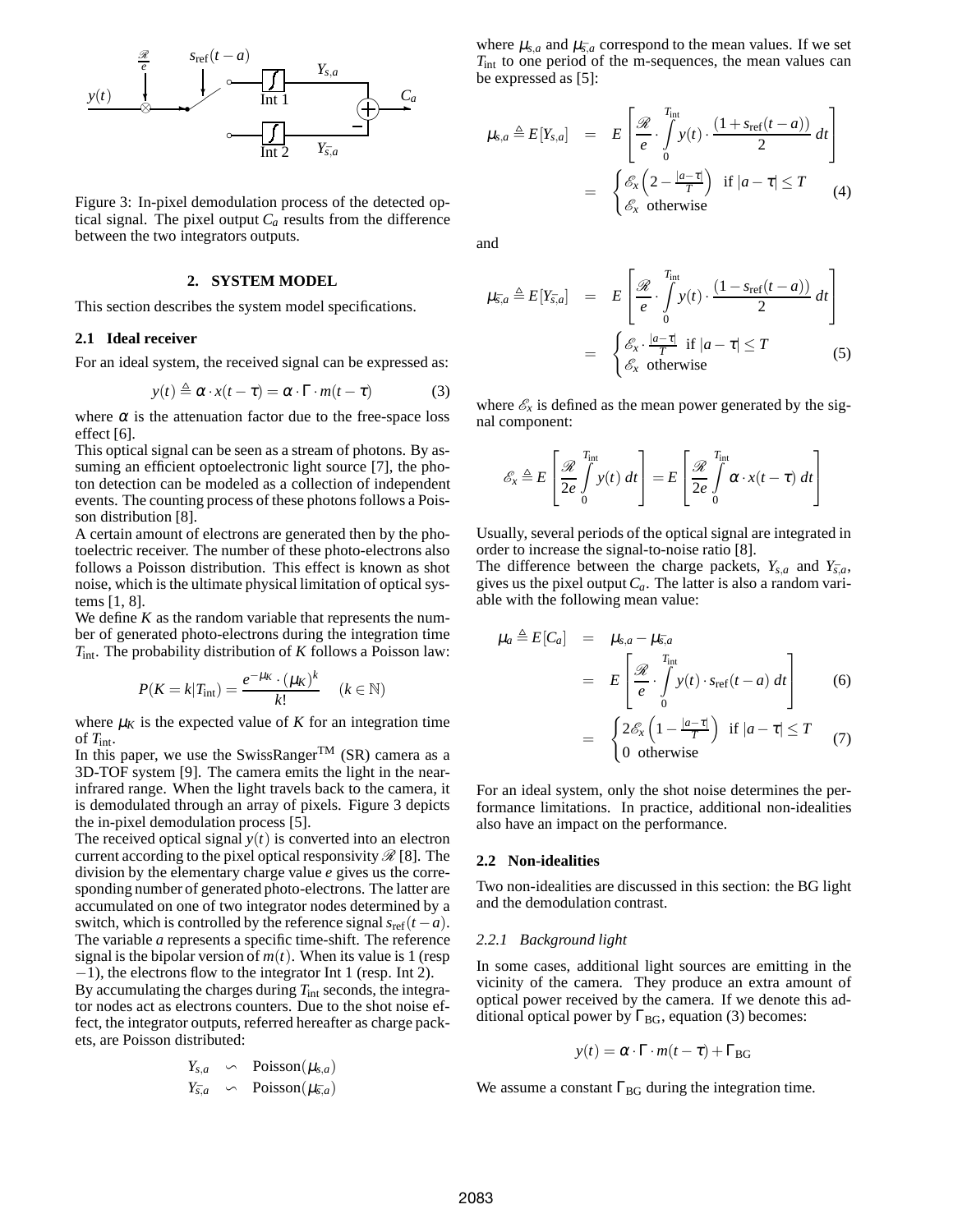#### *2.2.2 Demodulation contrast*

During the demodulation process, errors can occur because some generated photo-electrons might flow to the wrong integrator node due to a non-ideal switch. These errors can be estimated by a parameter called the demodulation contrast  $c_d$ . The latter is included in the interval  $[0,1]$  and indicates the inherent pixel demodulation quality. The closer the value  $c_d$  is to 1, the more the demodulation process becomes reliable [10].

By taking into account the BG light and the demodulation contrast, we can rewrite equations  $(4)$ ,  $(5)$  and  $(7)$  as  $[5]$ :

$$
\mu_{s,a} = \begin{cases} \mathcal{E}_x \left( 1 + c_d - c_d \frac{|a - \tau|}{T} \right) + \mathcal{E}_{BG} \cdot \frac{n + c_d}{n} & \text{if } |a - \tau| \le T \\ \mathcal{E}_x + \mathcal{E}_{BG} \cdot \frac{n + c_d}{n} & \text{otherwise} \end{cases}
$$

$$
\mu_{\bar{s},a} = \begin{cases} \mathcal{E}_x \left( 1 - c_d + c_d \frac{|a - \tau|}{T} \right) + \mathcal{E}_{BG} \cdot \frac{n - c_d}{n} & \text{if } |a - \tau| \le T \\ \mathcal{E}_x + \mathcal{E}_{BG} \cdot \frac{n - c_d}{n} & \text{otherwise} \end{cases}
$$

and

$$
\mu_a = \begin{cases} 2\mathcal{E}_x c_d \left(1 - \frac{|a - \tau|}{T}\right) + \mathcal{E}_{BG} \cdot \frac{2c_d}{n} & \text{if } |a - \tau| \le T \\ \mathcal{E}_{BG} \cdot \frac{2c_d}{n} & \text{otherwise} \end{cases}
$$
 (8)

where *n* is the sequence length and  $\mathscr{E}_{BG}$  is defined as the mean power generated by the BG light:

$$
\mathcal{E}_{\text{BG}} \triangleq E\left[\frac{\mathcal{R}}{2e}\Gamma_{\text{BG}} \cdot T_{\text{int}}\right]
$$
 (9)

The next section shows how the TOF and hence the range *R* are computed.

### **3. RANGE ESTIMATORS**

In this section, we first describe the linear correlation estimator (LCE), which is currently implemented, and we then derive the maximum-likelihood range estimator.

### **3.1 Linear correlation estimator**

Based on equation (6), it is obvious that the pixel output is a correlation between  $y(t)$  and  $s_{ref}(t - a)$ . By setting successively *a* to two different values: 0 and *T* and assuming  $|\tau| \leq T$ , we obtain two correlation samples (i.e. pixel outputs),  $C_0$  and  $C_T$ , with the following mean values:

$$
\mu_0 \triangleq \mu_a \Big|_{a=0} = 2 \mathcal{E}_x c_d \left( 1 - \tilde{\tau} + \frac{\rho_{BG}}{n} \right)
$$
  

$$
\mu_T \triangleq \mu_a \Big|_{a=T} = 2 \mathcal{E}_x c_d \left( \tilde{\tau} + \frac{\rho_{BG}}{n} \right)
$$
 (10)

where  $\tilde{\tau} = \tau/T$  and  $\rho_{BG} = \mathcal{E}_{BG}/\mathcal{E}_x$ .

Figure 4 shows the behavior of  $C_0$  and  $C_T$  according to the TOF value for a noise-free channel (i.e.  $C_0 = \mu_0$ ,  $C_T = \mu_T$ ,  $c_d = 1$  and  $\mathscr{E}_{BG} = 0$ ).

Based on this figure and equations (10), we can notice that the more the TOF increases, the more  $C_0$  increases and  $C_T$ decreases. When the TOF is larger than *T*, one or both samples are equal to 0 and the range can no longer be computed. Hence, the maximum TOF value, which can be detected, is equal to *T*, which gives us a maximum detectable range of  $R_{\text{Max}} = cT/2$ .

From these restrictions and the behavior of the correlation



Figure 4: Pixel outputs behavior in a noise-free channel.

samples, we derived the formulas for the normalized TOF and the corresponding range [5]:

$$
\tilde{\tau}_{\rm LCE} = \frac{C_T}{C_0 + C_T}
$$

and

$$
R = R_{\text{Max}} \cdot \tilde{\tau}_{\text{LCE}} \tag{11}
$$

#### **3.2 Maximum likelihood range estimator**

According to the previous section, two correlation values are needed by the LCE for computing the range. Each correlation value is a difference between two charge packets. Thus, we collect in total four charge packets:  $Y_{s,0}$ ,  $Y_{\bar{s},0}$ ,  $Y_{s,T}$  and  $Y_{\bar{s},T}$ . The latter are statistically independent and Poisson distributed, which means that their joint probability distribution (JPD) can be written as:

$$
f_{\theta} = \prod_{i,j} P(Y_{i,j} = y_{i,j} | \mu_{i,j})
$$
  
= 
$$
\frac{e^{-\sum_{i,j} \mu_{i,j}}}{\prod_{i,j} y_{i,j}!} \cdot \prod_{i,j} (\mu_{i,j})^{y_{i,j}}
$$
(12)

where  $i \in \{s, \bar{s}\}$  and  $j \in \{0, T\}$ .

The variable  $\theta$  denotes the vector that contains the unknown parameters of the JPD. In our case, the vector  $\theta$  has four unknown components:

$$
\boldsymbol{\theta} = (\mathscr{E}_x, c_d, \rho_{BG}, \tilde{\tau})
$$

According to the ML principle [11], we want to maximize equation (12) with respect to  $\theta$ . In other words, we must find the particular value of  $\theta$ , denoted by  $\hat{\theta}$ , that fulfills the following equation system:

$$
\nabla(f_{\theta}) = 0
$$
  

$$
\mathbf{z}^{T}(\Delta(f_{\theta}))\mathbf{z} \le 0
$$
 (13)

where  $z \in \mathbb{R}^4$ , *T* is the transpose operator,  $\nabla$  is the differential operator and ∆ the Laplacian operator.

The first equation means that  $\hat{\theta}$  is an extremum of  $f_{\theta}$  (the gradient vanishes at  $\hat{\theta}$ ). The second equation ensures that this extremum is a maximum (The Hessian matrix evaluated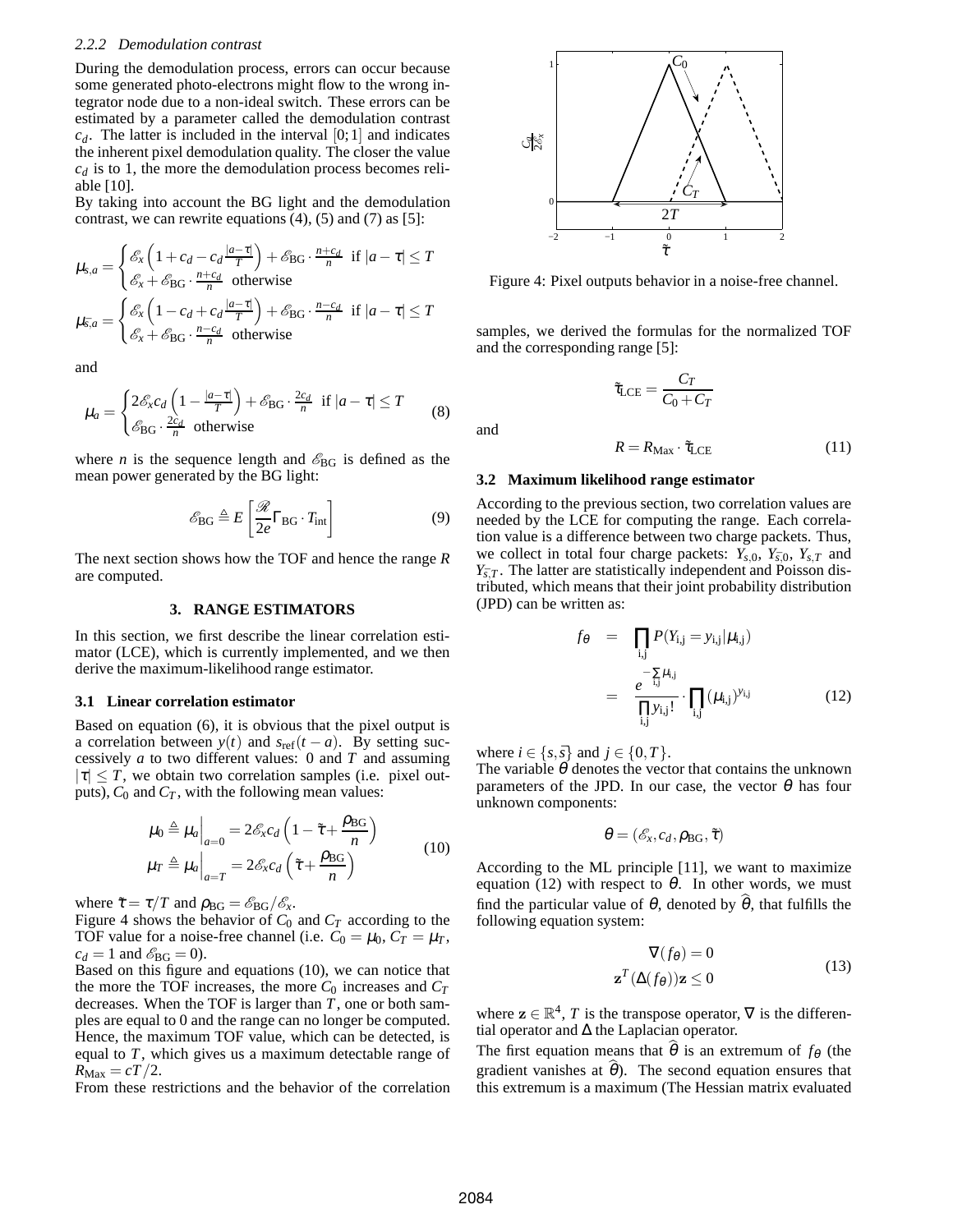

Figure 5: Behavior of the comparison parameter  $\varepsilon$  in a basic channel. The mean power  $\mathcal{E}_x$  and the sequence length *n* do not have any impact on  $\varepsilon$ .

at  $\hat{\theta}$  is negative definite) [12]. The sought TOF corresponds to the fourth component of  $\hat{\theta}$ .

Since no explicit solution is obtained for the TOF when we solve the equation system (13), we repeated the computations assuming a demodulation contrast *c<sup>d</sup>* equal to 1. This strong assumption relies on the recent progress in the camera technology, which tend to increase the demodulation quality. Based on this assumption, an explicit solution is found for the normalized TOF:

$$
\tilde{\tau}_{MLE} = \frac{n(Y_{s,0} + Y_{\bar{s},0})(Y_{\bar{s},T} - Y_{s,T})}{2(n(Y_{\bar{s},0}Y_{\bar{s},T} - Y_{s,0}Y_{\bar{s},0}) + (Y_{s,0} + Y_{\bar{s},0})(Y_{s,T} + Y_{\bar{s},T}))} + \frac{Y_{\bar{s},T}(Y_{\bar{s},0} - Y_{s,0}) + Y_{s,T}(Y_{s,0} + 3Y_{\bar{s},0})}{2(n(Y_{\bar{s},0}Y_{\bar{s},T} - Y_{s,0}Y_{\bar{s},0}) + (Y_{s,0} + Y_{\bar{s},0})(Y_{s,T} + Y_{\bar{s},T}))}
$$

The range is computed by substituting  $\tilde{\tau}_{LCE}$  in (11) by  $\tilde{\tau}_{MLE}$ .

## **4. COMPARISON**

In order to evaluate the performance of both range estimators, we estimate the root mean squared error (RMSE):

$$
RMSE = \sqrt{E[(R - R_{tr})^2]}
$$

where *R* is the computed range and  $R_{tr}$  is the true one. From the RMSE, we define the following comparison parameter:

$$
\varepsilon = \frac{\text{RMSE}_{\text{LCE}} - \text{RMSE}_{\text{MLE}}}{\text{RMSE}_{\text{LCE}}} \tag{14}
$$

If  $\varepsilon$  is positive (resp. negative), it means that the MLE is more (resp. less) accurate than the LCE. We estimated  $\varepsilon$  for three channels: the basic channel, the BG light channel and the demodulation contrast channel. For all simulations performed, the chip duration  $T$  is set to 50ns, which leads to a maximum distance  $R_{\text{max}}$  of 750cm.

### **4.1 Basic channel**

In this channel, there is no BG light (i.e  $\rho_{BG} = 0$ ) and the demodulation process is perfect (i.e.  $c_d = 1$ ). The range accuracy is only limited by the shot noise effect. Figure 5 depicts the behavior of  $\varepsilon$  according to the range and for three different values of  $\mathscr{E}_x$ .



Figure 6: Behavior of the comparison parameter  $\varepsilon$  in a BG light channel. Case 1: we test different values of  $\rho_{BG}$  but we keep the sequence length constant  $(n = 127 \text{ chips})$ .



Figure 7: Behavior of the comparison parameter  $\varepsilon$  in a BG light channel. Case 2: we keep the BG light ratio constant  $(\rho_{BG} = 1)$  but we test different values of *n*.

The MLE offers a better accuracy than the LCE over the whole range interval. The improvement depends on the range, with a maximum gain of approximately 14%, achieved at a range of 375cm. These results are independent on the sequence length *n* and the mean power  $\mathcal{E}_x$ .

#### **4.2 Background light channel**

In this channel, a certain amount of BG light is added to the system but we assume a perfect demodulation process, i.e.  $c_d = 1$ . In the following example, the BG light ratio  $\rho_{BG}$  is set to different values and the sequence length is fixed to 127 chips.

Figure 6 shows that the MLE is globally more accurate than the LCE. The improvement is even more important when the BG light increases in the system. It means that the MLE is more resistant to the BG light effect than the LCE. For a BG light ratio  $\rho_{BG}$  of 20, a gain of up to 90% can be achieved. However, for a small range interval around 375cm, the LCE is more accurate and can offer a gain of up to 30%.

Another test was performed for different sequence lengths and the BG light ratio  $\rho_{BG}$  set to 1. The results are displayed in Figure 7. We can see that as the sequence length increases then the difference between the estimator decreases. In other words, for long sequences, the two estimators offer the same performance.